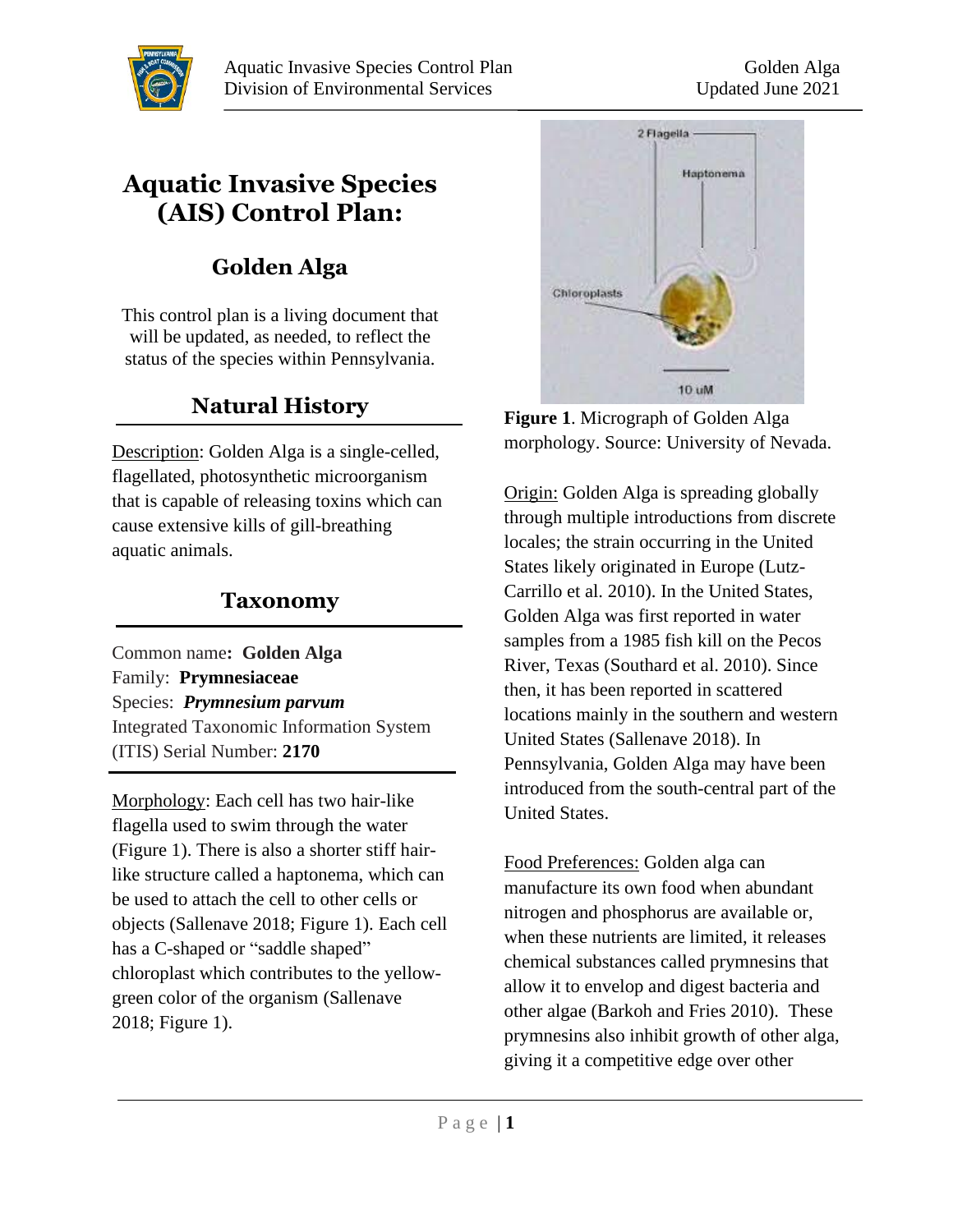

species and leading to the potential for large blooms (Barkoh and Fries 2010).

Reproduction: This organism typically reproduces asexually through simple cell division. Fish kills generally occur at cell counts > 50 -100 million cells per liter. Golden Alga can form dormant cysts when stressed or conditions become unfavorable. Sexual reproduction exists but is not well documented outside of the laboratory (Edvardsen and Paasche 1998).

Notable Behavioral Characteristics: Golden Alga exhibits a characteristic swimming motion of moving forward while spinning on its longitudinal axis.

Historic Vectors: Numerous and nonspecific. Both natural (birds, mammals) and anthropogenic (bilge water, industrial equipment, fishing gear) vectors have been proposed (Sallenave 2018).

Current Pathways/Vectors: Because of the distances involved (North Carolina being the previously closest state with infestations), circumstantial evidence points toward possible introduction of Golden Alga to Pennsylvania/West Virginia waters by means of cells (possibly encysted) carried on industrial equipment, which later spread by unknown means.

Preferred Habitat: In general, Golden Alga is found in brackish waters but tolerates a wide range of conditions (Salenave 2018). The species has a salinity range of  $\sim$  1 - 40 PSU (Practical Salinity Unit) and a

temperature range of about 5°C to 35°C (41°F to 95°F). Besides salinity and temperature, many factors influence the growth of this species including phosphorus (P) and nitrogen (N) levels, cationic substance levels, and pH. Toxic blooms of the Golden Alga typically occur during cooler water temperatures and periods of limited nutrients (Sallenave 2018).

## **Distribution and Status**

Distribution: Golden Alga has been reported from at least 14 countries among every continent but Antarctica (Southard et al. 2010). In the US, at least 23 States, including Pennsylvania and West Virginia, have reported Golden Alga. In Pennsylvania, Golden Alga has been documented in Greene County within the Dunkard Creek and Whiteley Creek watersheds (Figure 2).



**Figure 2.** County-level distrbution of Golden Alga in Pennsylvania (December 2020).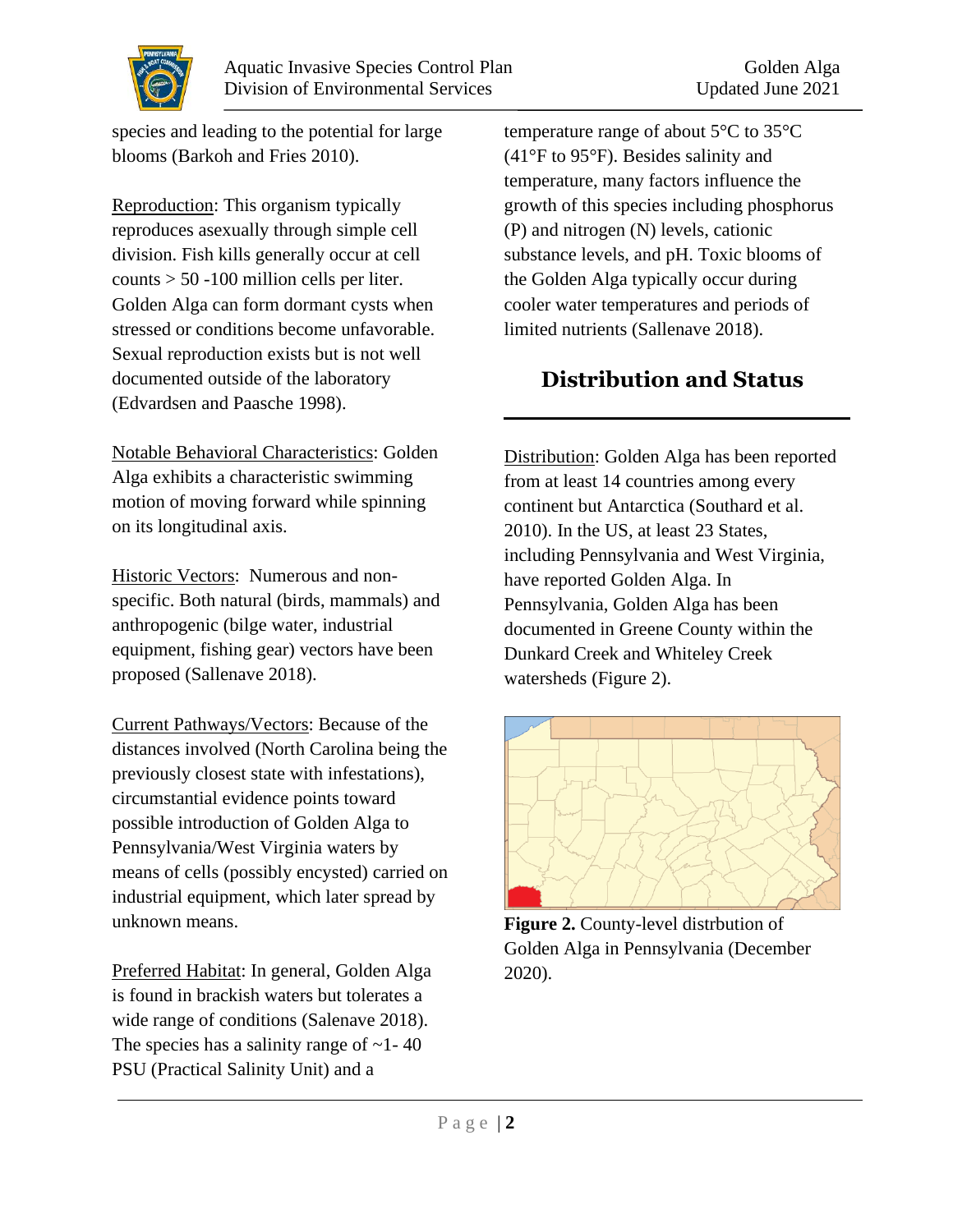

Pennsylvania Legal Status: As of April 2021, Golden Alga is not regulated in 58 Pa. Code §71.6 and §73.1.

### **Threats**

Toxicity: Blooms of Golden Alga release toxins under stressed conditions, such as when nutrients become limited (Sallenave 2018). Golden Alga can release several chemical compounds called prymnesins that combine with cations (such as magnesium [ $Mg++$ ] and calcium [ $Ca++$ ]) in the water to make toxins. The type of toxin created is dependent on the water chemistry and usually there is a combination of toxins in the water. The toxins cause cells without protective layers, such as on the surface of gills and fins, to fail. Exposed cells either die due to chemical damage or lyse due to excessive osmotic pressure (Sallenave 2018). In fish, the gills become so badly damaged that they are unable to function, and blood vessels in the gills hemorrhage. Affected fish behave as if there is not enough oxygen in the water. They travel at the top of the water surface or rest on the bottom in edges and shallow areas, and ultimately succumb to asphyxiation (Sallinave 2018; Figure 3). These toxic effects extend to other aquatic organisms, including amphibians, invertebrates, plankton, and bacteria (Barkoh and Fries 2010).

Human Health: Golden Alga toxins have no apparent lethal effect on non-gill breathing

organisms; therefore, it is not known to be a human health concern (Texas Parks and Wildlife 2009; Sallenave 2018).



**Figure 3.** Fish kill resulting from Golden Alga bloom. Source: Michael Hooper (USGS).

Environmental and Economic: Severe economic losses can occur from fish kills caused by Golden Alga (Figure 3). Recent economic losses to communities and hatcheries in Norway and Texas, for example, are estimated in millions of U.S. dollars (Barkoh and Fries 2010; Sallenave 2018). Despite years of research on Golden Alga, no proven strategies have been developed to prevent or mitigate bloom formation or toxicity effects in large water bodies (Barkoh and Fries 2010).

In Pennsylvania, fisheries in colonized waters having the potential to reach the optimal conditions necessary for a Golden Alga bloom are at risk of producing large fish kills. This occurred in 2009 within Dunkard Creek in Greene County, which decimated populations of many fish species, freshwater mussels, and Mudpuppy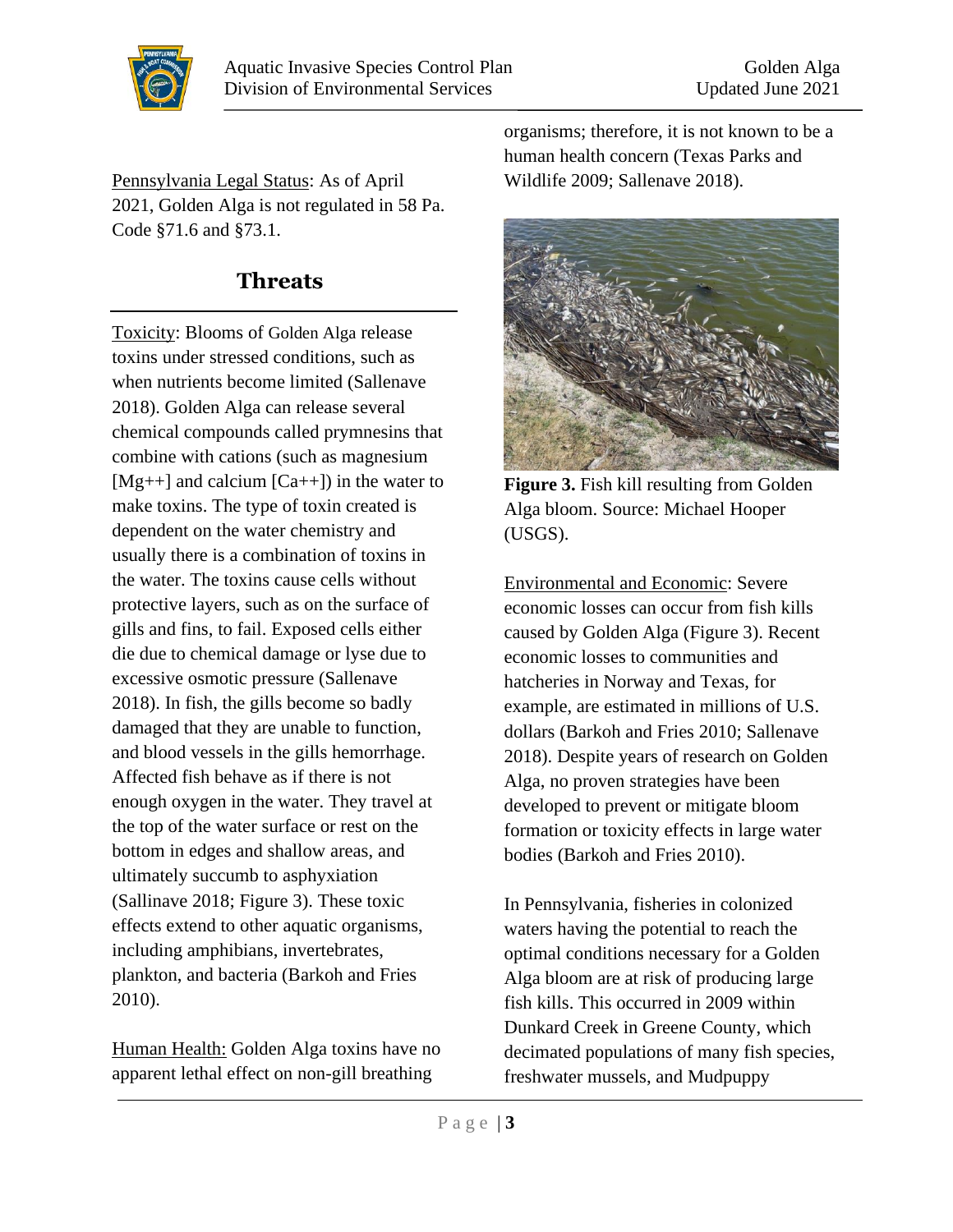

Salamanders (C. Urban, personal communication).

#### **Management**

Management Goals: Golden Alga already resides in Pennsylvania. Therefore, management of the species must focus on containing or eliminating existing populations, on preventing their spread, and on preventing new incursions of the species from out of state.

Containment and Prevention Actions: Efforts to stop the spread of Golden Alga in Pennsylvania need to focus on containing the existing Dunkard Creek and Whiteley Creek populations (both in Greene County), on identifying potential habitat for new incursions, and on preventing the alga from infesting those areas:

- Initiate a public education effort to acquaint the populace with the threat of and measures to prevent the spread of Golden Alga. Because Golden Alga can potentially spread on recreational equipment such as boating gear, waders, and fishing tackle, education efforts should include best practices to disinfect gear. These include completely draining water from watercraft bilges, live wells, and other areas; allowing all materials or equipment to fully dry for at least three days; or disinfection with 10% bleach solution (Sanninave 2018).
- Request Federal and Pennsylvania State agencies to monitor for Golden Alga

during routine water quality sampling. This can be accomplished by examining water samples for Golden Alga via microscopy or by Environmental DNA (eDNA) sampling (Sallinave 2018).

- Consider the inclusion of Golden Alga on the invasive species lists in 58 Pa. Code §71.6 and §73.1.
- Encourage the incident reporting of aquatic invasive species within Pennsylvania. Although Golden Alga may be difficult to identify outside of a laboratory setting, the reporting of suspected observations is encouraged. Online reporting can now be conducted at the following PFBC web site: <https://pfbc.pa.gov/forms/reportAIS.htm> as well as PA iMapInvasives at: <https://www.paimapinvasives.org/> and at the national level, USGS Nonindigenous Aquatic Species website: [https://nas.er.usgs.gov/SightingReport.as](https://nas.er.usgs.gov/SightingReport.aspx) [px](https://nas.er.usgs.gov/SightingReport.aspx)
- Discuss the water hauler disinfection procedures and regulations within Pennsylvania with appropriate state partners and initiate guidance or regulatory oversight to prevent the spread of AIS such as Golden Alga.
- Initiate and support research to elucidate the ecological requirements of Golden Alga in Pennsylvania waters and develop strategies to prevent or mitigate bloom formation. This includes engaging with appropriate state and